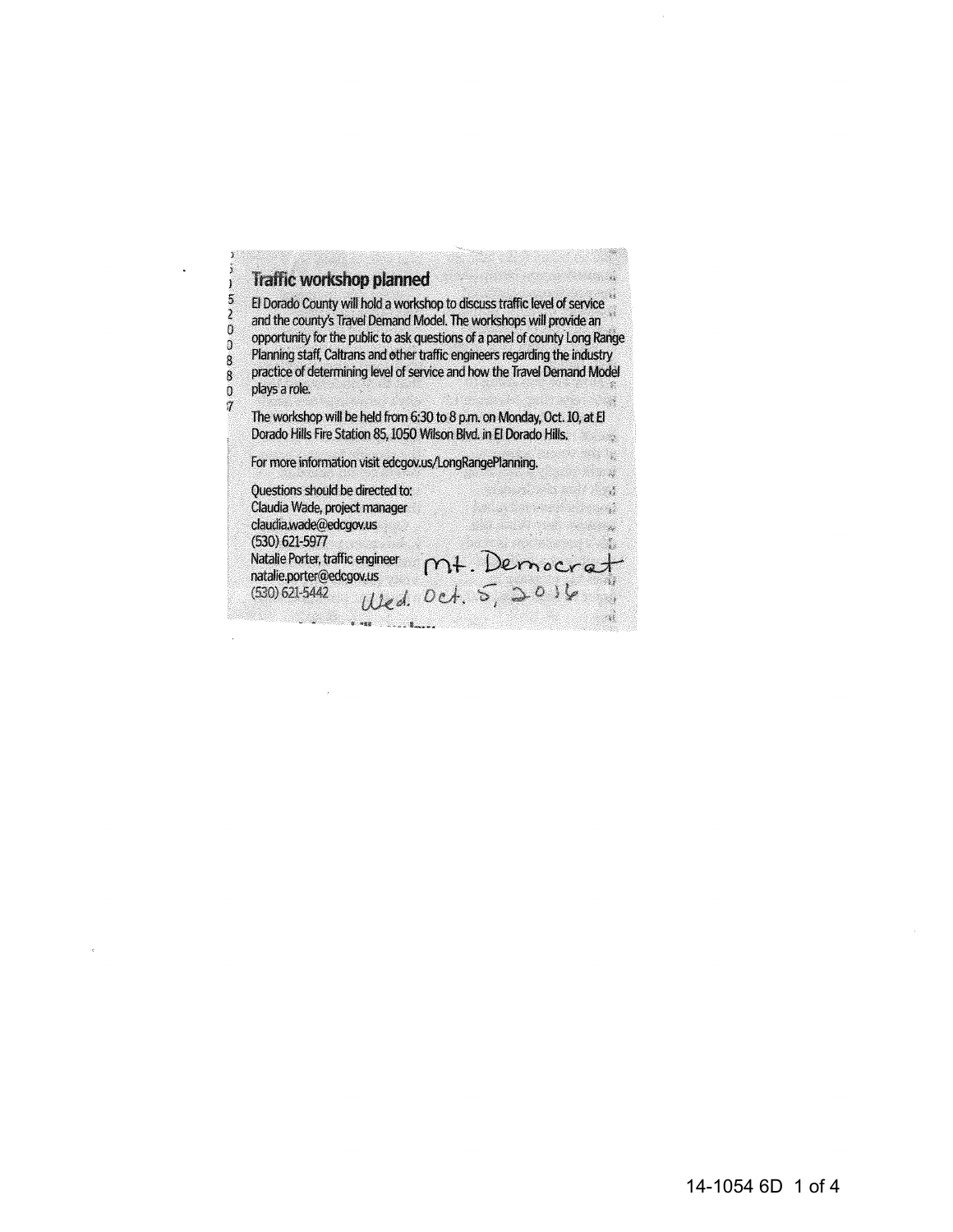

**Claudia Wade <claudia.wade@edcgov.us>**

# **Long Range Planning Public Workshop**

1 message

**El Dorado County** <eldoradocounty@service.govdelivery.com> Wed, Oct 5, 2016 at 3:54 PM Reply-To: eldoradocounty@service.govdelivery.com To: secretary@sage-edc.org



You are subscribed to updates for Long Range Planning. This information has recently been updated, and is now available.

The County of El Dorado will be holding a workshop to discuss Traffic Level of Service and the County's Travel Demand Model. The workshop will provide an opportunity for the public to ask questions of a panel of County Long Range Planning Staff, Caltrans and other traffic engineers regarding the industry practice of determining Level of Service and how the Travel Demand Model plays a role.

#### **The workshop will be held on the following date and time:**

Monday, October 10, 2016 6:30 p.m. – 8:00 p.m. El Dorado Hills Fire Station 85 1050 Wilson Blvd. El Dorado Hills, CA 95762

For more information about this project, please visit our website at http://www.edcgov.us/LongRangePlanning/

Questions should be directed to:

Claudia Wade, Project Manager claudia.wade@edcgov.us (530) 621-5977 Natalie Porter, Traffic Engineer natalie.porter@edcgov.us (530) 621-5442

Questions? Contact Us at edcquestions@edcgov.us



SUBSCRIBER SERVICES: Manage Preferences | Unsubscribe | Help





14-1054 6D 2 of 4